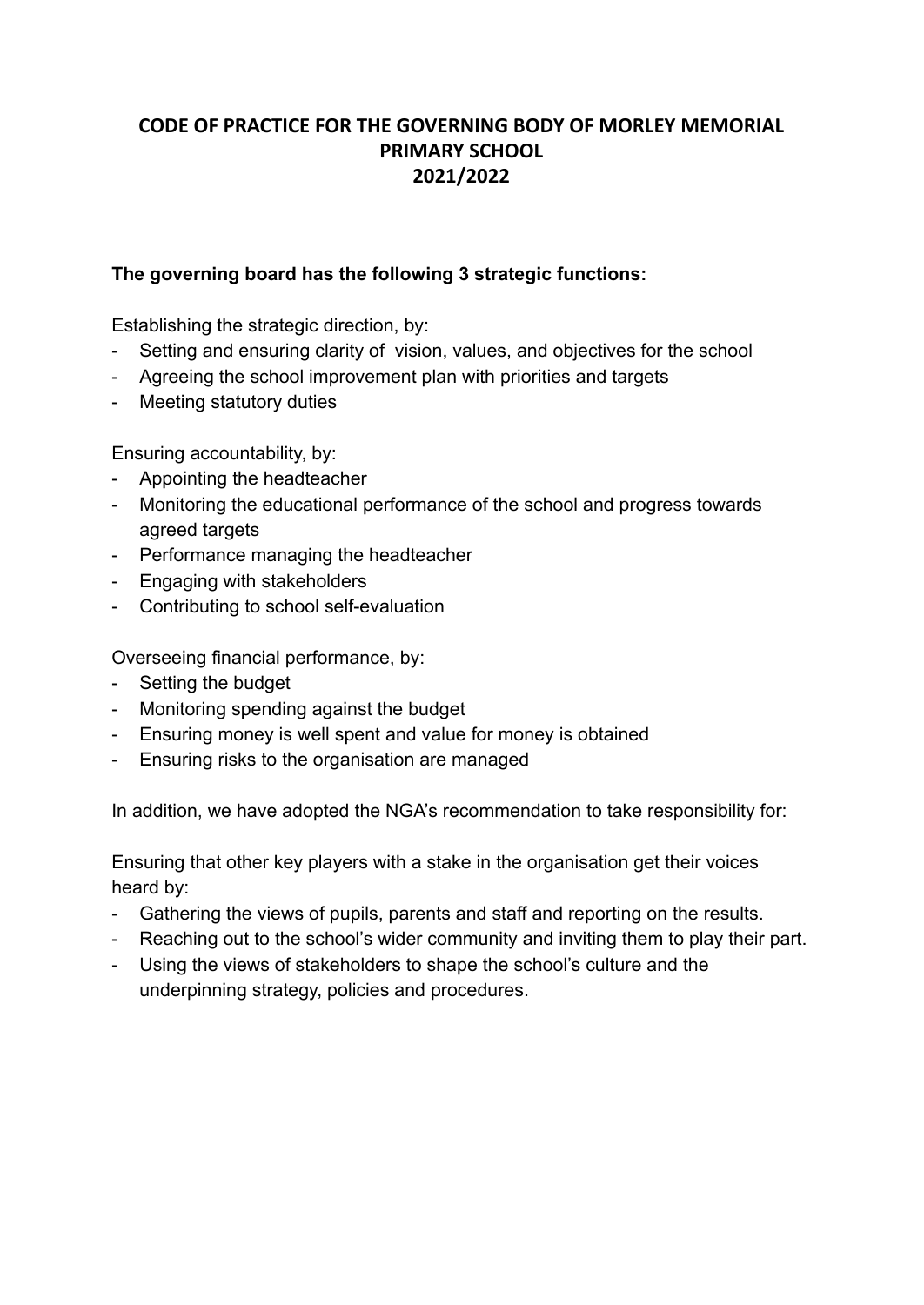# **As individuals on the board we agree to the following:**

## **Role & responsibilities**

- We understand the purpose of the governing body and its strategic role.
- We understand how the role of the governing body differs from and works with others including the headteacher.
- We accept that we have no legal authority to act individually, except when the governing body has given us delegated authority to do so, and therefore we will only speak on behalf of the governing body when we have been specifically authorised to do so.
- We accept collective responsibility for all decisions made by the governing body or its delegated agents. This means that we will not speak against majority decisions outside the governing body meeting.
- We have a duty to act fairly and without prejudice, and in so far as we have responsibility for staff, we will fulfil all that is expected of a good employer.
- We will encourage open governance and will act appropriately.
- We will consider carefully how our decisions may affect the community and other schools.
- We will always be mindful of our responsibility to maintain and develop the ethos and reputation of our school. Our actions within the school and the local community will reflect this.
- In making or responding to criticism or complaints we will follow the procedures established by the governing body.
- We will actively support and challenge the school leadership.
- We will accept and respect the difference in roles between the governing body and staff, ensuring that we work collectively for the benefit of the organisation.
- We will respect the role of the school leadership and their responsibility for the day to day management of the organisation and avoid any actions that might undermine such arrangements.
- We agree to adhere to the school's rules and policies and the procedures of the governing body as set out by the relevant governing documents and law.
- When formally speaking or writing in our governing role we will ensure our comments reflect current organisational policy even if they might be different to our personal views
- When communicating in our private capacity (including on social media) we will be mindful of and strive to uphold the reputation of the organisation.
- We will avoid, as far as possible, becoming involved in any communication which may lead to a conflict of interest with the role of the governing body.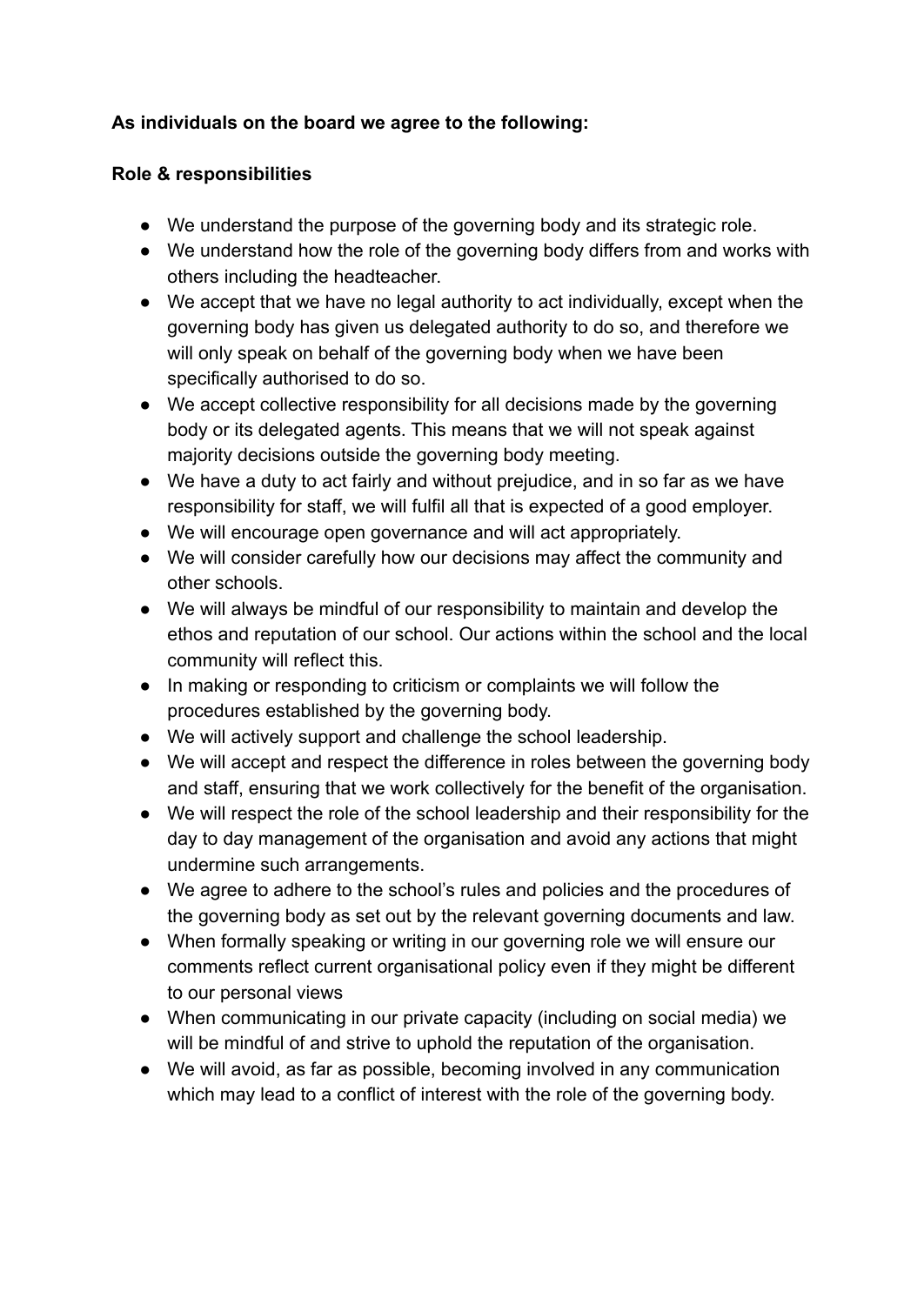# **Commitment**

- We acknowledge that accepting office as a governor involves the commitment of significant amounts of time and energy.
- We will each involve ourselves actively in the work of the governing body, and accept our fair share of responsibilities, including service on committees or working groups.
- We will make full efforts to attend all meetings and where we cannot attend explain in advance why we are unable to.
- We will get to know the school well and respond to opportunities to involve ourselves in school activities.
- We will visit the school, with all visits arranged in advance with the headteacher and undertaken within the framework established by the governing body.
- When visiting the school in a personal capacity (i.e. as a parent or carer), we will maintain our underlying responsibility as a governor.
- We will consider seriously our individual and collective needs for induction, training and development, and will undertake relevant training.
- We accept that in the interests of open governance, our full names, date of appointment, terms of office, roles on the governing board, attendance records, relevant business and pecuniary interests, category of governor and the body responsible for appointing us will be published on the school's website.
- In the interests of transparency we accept that information relating to governors will be collected and logged on the DfE's national database of governors.

## **Relationships**

- We will strive to work as a team in which constructive working relationships are actively promoted.
- We will express views openly, courteously and respectfully in all our communications with other governors, the clerk to the governing body and school staff both in and outside of meetings.
- We will support the chair in their role of ensuring appropriate conduct both at meetings and at all times.
- We will confront malpractice by speaking up against and bringing to the attention of the relevant authorities' any decisions and actions that conflict with the Seven Principles of Public Life (see annex) or which may place pupils at risk.
- We are prepared to answer queries from other governing body members in relation to delegated functions and take into account any concerns expressed,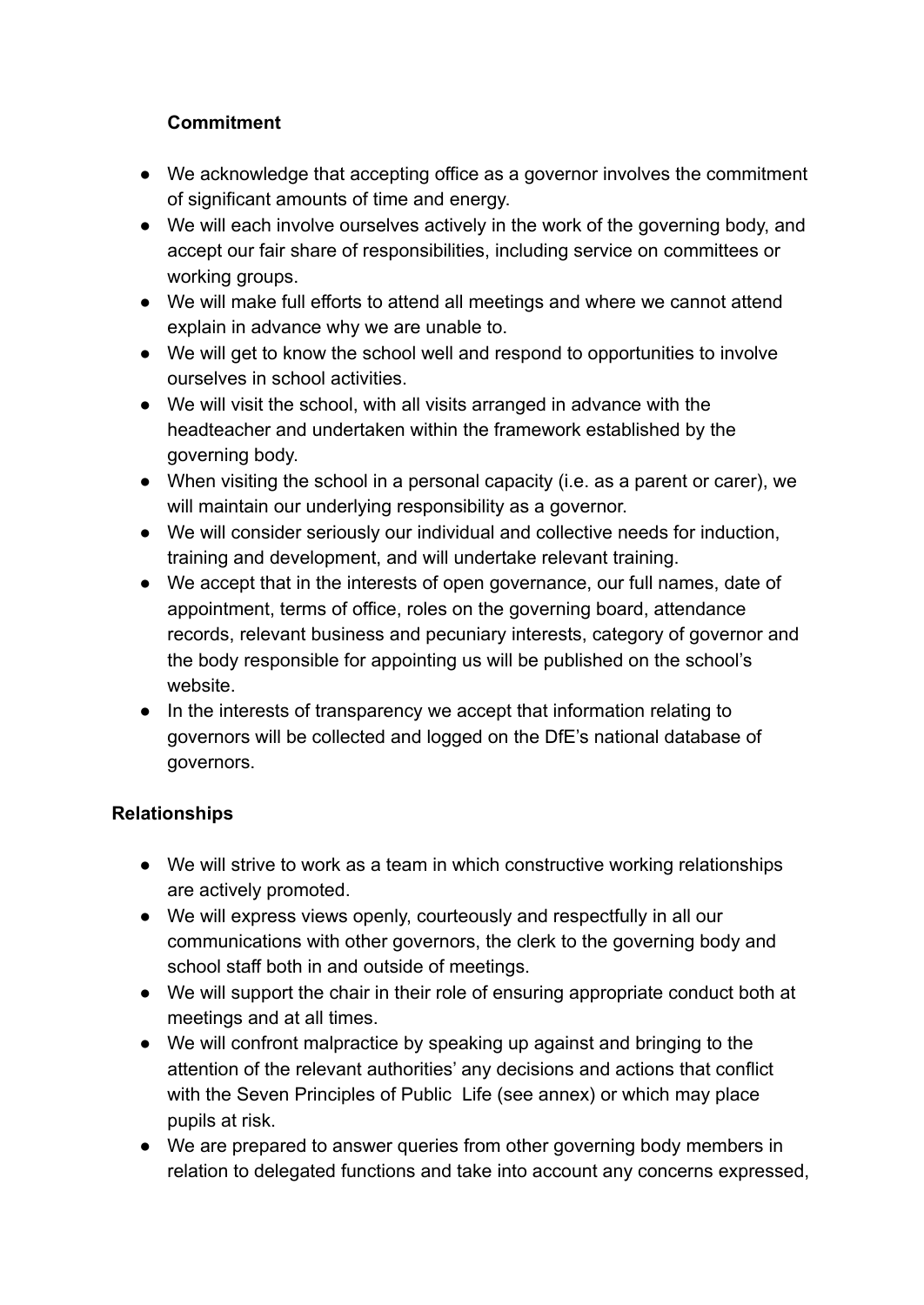and we will acknowledge the time, effort and skills that have been committed to the delegated function by those involved.

● We will seek to develop effective working relationships with the school leadership, staff and parents, the local authority and other relevant agencies and the community.

## **Confidentiality**

- We will observe complete confidentiality when matters are deemed confidential or where they concern specific members of staff or pupils, both inside or outside school.
- We will exercise the greatest prudence at all times when discussions regarding school/trust business arise outside a governing body meeting.
- We will not reveal the details of any governing body vote.
- We will ensure all confidential papers are held and disposed of appropriately.

## **Conflicts of interest**

- We will record any pecuniary or other business interest (including those related to people we are connected with) that we have in connection with the governing body's business in the Register of Business Interests, and if any such conflicted matter arises in a meeting we will offer to leave the meeting for the appropriate length of time.
- We accept that the Register of Business Interests will be published on the school/trust's website.
- We will also declare any conflict of loyalty at the start of any meeting should the situation arise.
- We will act in the best interests of the school as a whole and not as a representative of any group, even if elected to the governing body.

### **Ceasing to be a governor/trustee/academy committee member**

● We understand that the requirements relating to confidentiality will continue to apply after a governor leaves office.

### **Breach of this code of conduct**

● If we believe this code has been breached, we will raise this issue with the chair and the chair will investigate; the governing body will only use suspension/removal as a last resort after seeking to resolve any difficulties or disputes in more constructive ways.